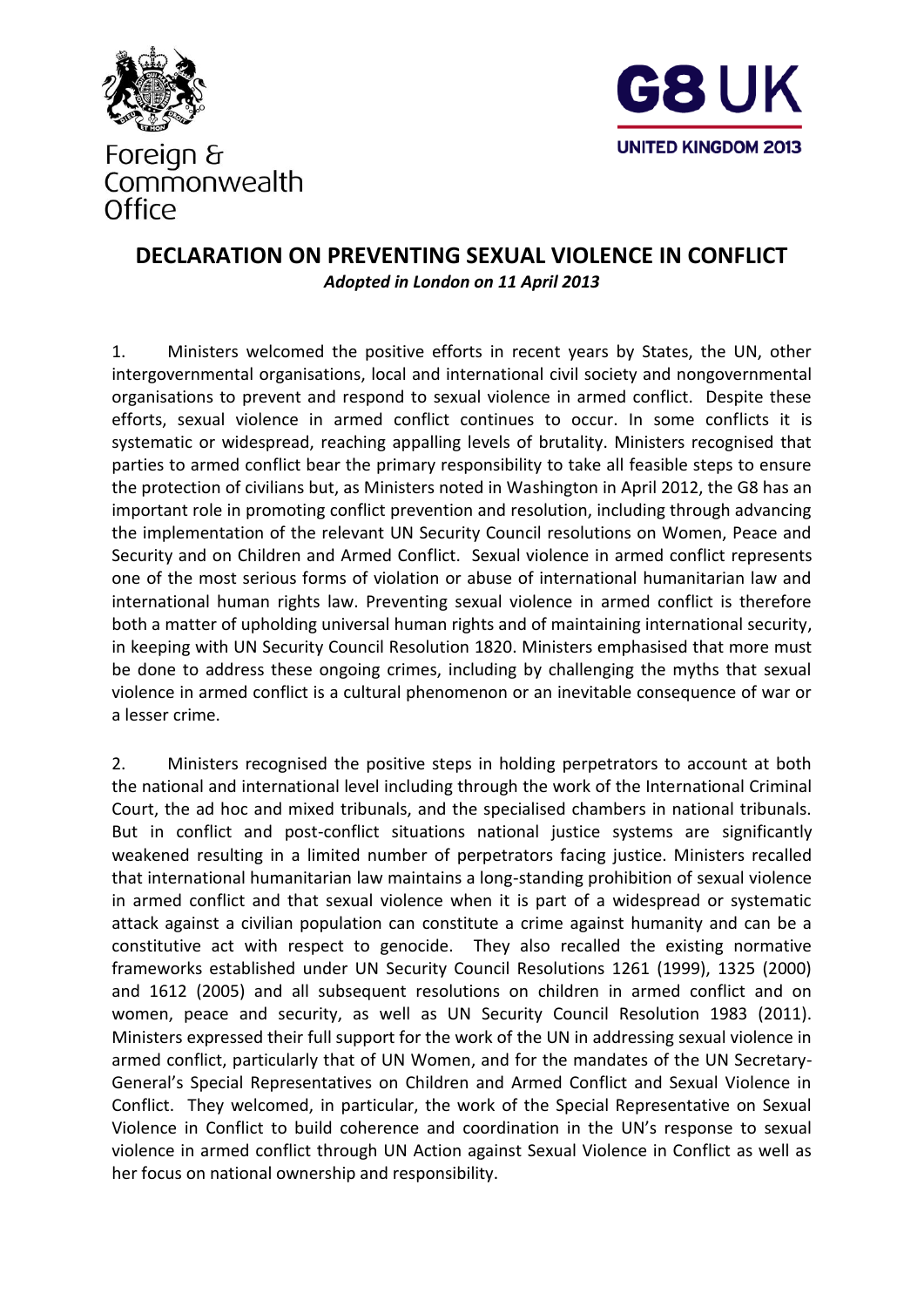



3. Ministers reiterated that promoting and protecting women's and children's full human rights and fundamental freedoms is critical in the fight to end all forms of sexual violence committed in conflict. Efforts to end sexual violence in conflict must also promote women's active and equal political, social and economic participation including in all conflict prevention, conflict resolution, transitional justice and security sector reform processes. Ministers underlined the importance of responding to the needs of men and boys who are victims of sexual violence in armed conflict, as well as to the needs of those secondarily traumatized as forced witnesses of sexual violence against family members. Ministers also emphasised the importance of engaging men and boys as partners in efforts to prevent and eliminate gender-based violence, including sexual violence in armed conflict, and to end the stigmatisation of victims by encouraging a change in attitudes and behaviours through promoting equality between men and women.

4. Ministers recalled that rape and other forms of serious sexual violence in armed conflict are war crimes and also constitute grave breaches of the Geneva Conventions and their first Protocol. States have an obligation to search for and prosecute (or hand over for trial) any individual alleged to have committed or ordered a grave breach regardless of nationality. Accordingly, those accused of grave breaches should be brought to trial, in a manner consistent with international norms. There should be no safe haven for perpetrators of sexual violence in armed conflict.

5. Ministers recognised that further action at the international level is imperative to end sexual violence in armed conflict, to tackle the lack of accountability that exists for these crimes and to provide comprehensive support services to victims, be they women, girls, men or boys. Ministers undertook to work together and with others in a concerted and comprehensive campaign to raise awareness of these crimes, to strengthen international political will at the very highest levels to remove the barriers that prevent the effective monitoring and reporting on situations of sexual violence in armed conflict, to provide better support to victims, and to build both national and international capacities to respond to sexual violence in armed conflict including through investigating the crimes and prosecuting the offenders. In this regard, Ministers committed, within the parameters of their respective national programmes and priorities, to taking the actions outlined in the following paragraphs.

6. Ministers recognised that the effective investigation and documentation of sexual violence in armed conflict is instrumental both in bringing perpetrators to justice and ensuring access to justice for victims whilst protecting their safety, dignity and human rights. A common approach to the investigation and documentation of sexual violence in armed conflict by different responders that conforms to applicable international law would ensure that multiple actor efforts do not overlap or weaken or destroy evidence or information and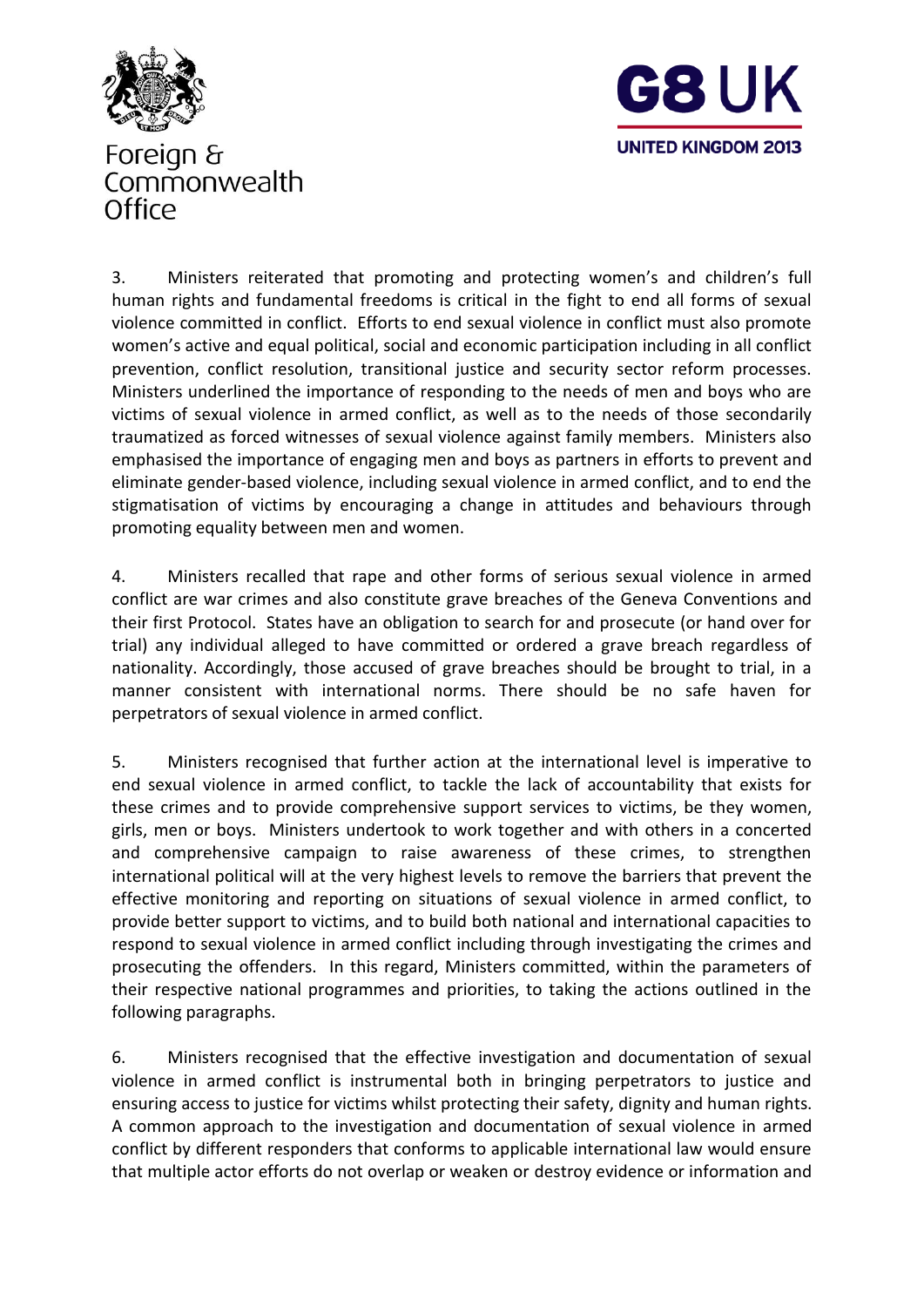



that due consideration is given to support for victims throughout the documentation and investigative processes. Recognising the need for standard guidelines, Ministers welcomed the aims of the proposed International Protocol on the Investigation and Documentation of sexual violence in conflict and endorsed its development.

7. In defending and promoting women's and children's rights and confronting sexual violence in armed conflict, women's civil society organisations and networks, in particular women human rights defenders play a particularly important role in monitoring, fact-finding and documenting cases of sexual violence and empowering victims to pursue judicial and other remedies. They can also strengthen frontline protection, service provision and access to justice for such victims. Ministers recognised the need to afford better protection to human rights defenders and committed to support conflict-affected countries develop and implement country-level action plans with the involvement of local organisations to provide such protection. Ministers also agreed to enhance the coordination of their protection efforts in countries of concern, drawing, as appropriate, on existing guidelines such as those developed by the EU, for the protection and support of human rights defenders where applicable.

8. The provision of appropriate and accessible services, including health, psychosocial**,**  legal and economic support is essential to support the rehabilitation and reintegration of victims of sexual violence in armed conflict and to empower them to pursue justice. This is particularly important for child victims, who can often be excluded from adult-centric programming. Ministers emphasised that all forms of humanitarian support must remain impartial and be consistent with the principle of "do no harm" and in accordance with the UN's Inter Agency Standing Committee Guidelines for Gender-Based Violence Interventions in Humanitarian Settings, the Minimum Standards for Child Protection in Humanitarian Action and the UN guiding principles of humanitarian assistance. Ministers stressed the importance of ensuring that a comprehensive response is included and appropriately funded in conflict, humanitarian, broader development and global health programming. Ministers emphasised the need for further funding support for victims and called on the international community, including the G8, to increase their efforts to mobilise such funding, including to programmes such as the ICC Trust Fund for Victims and its implementing partners.

9. Ministers stressed the importance of further funding for prevention and response efforts and called on the international community, including the G8, to mobilise such funding from the first phase of conflict and humanitarian emergencies. Ministers also agreed to contribute to building the evidence base on the effective ways to prevent and respond to sexual violence in armed conflict and humanitarian emergencies. Ministers also agreed to support UN reform efforts aimed at ensuring that UN agencies and their partners meet agreed standards on gender-based violence in humanitarian settings.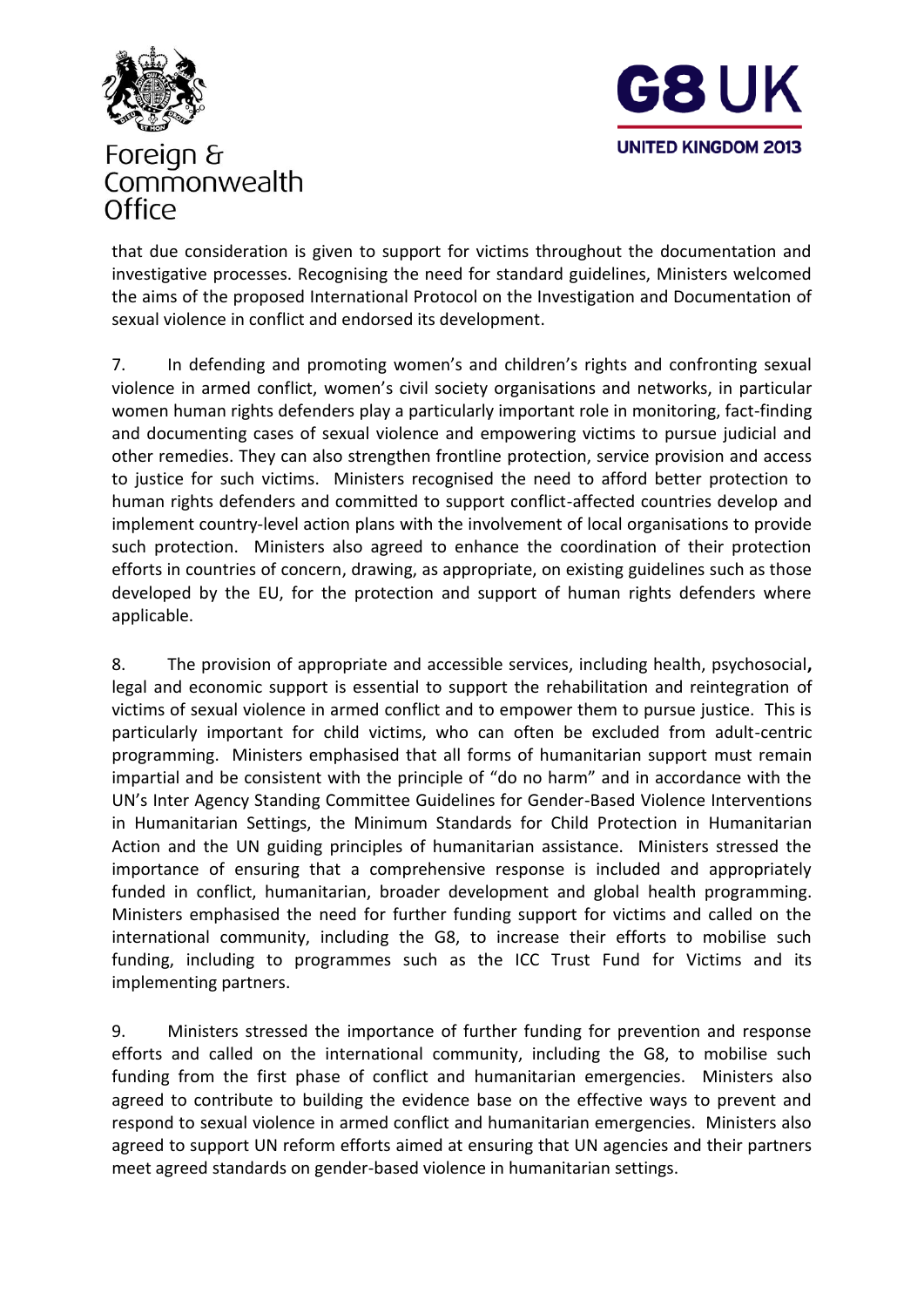



10. Ministers stressed that peace and security efforts, including in humanitarian settings and post-conflict transition and reform processes, should include provisions to prevent and respond to sexual violence in armed conflict, including by holding perpetrators to account and by providing justice and redress to victims. Ministers agreed that peace negotiations and ceasefires which are supported by G8 members should include the participation of women and explicit recognition of the need to prevent, address and reduce crimes of sexual violence in armed conflict. Ministers further stressed the need to exclude crimes of sexual violence in armed conflict from amnesty provisions. Ministers undertook to promote women's involvement in all peace negotiations, peacebuilding, prevention, and accountability efforts and to ensure that such efforts also take the needs and rights of women and children into consideration. In this regard, Ministers committed to assisting conflict-affected countries in ensuring that their future national security sector and justice reform programmes are gender and child-sensitive and that they are designed to address and reduce gender-based violence, including sexual violence, and promote the full participation of women. Ministers recognised the need to promote national institutions and legal reforms that address and deter sexual violence; including through support to both state and non-state service providers where appropriate. They committed to supporting the deployment of international experts in situations of particular concern with respect to sexual violence in conflict at the request of host governments, the UN and international organisations to build national judicial, criminal investigative and legal capacity to increase the number of perpetrators brought to justice.

11. Ministers recognised that efforts to address sexual violence in armed conflict should be consistent with and support wider efforts to promote better implementation of UN Security Council Resolution 1325 and subsequent resolutions on women, peace and security. Ministers recognised the important contribution of National Action Plans to the implementation of UN Security Council Resolution 1325, undertook to regularly review such Plans and committed to providing support to conflict-affected countries in the development of their Plans.

12. Ministers agreed that Governments should review the doctrine and training provided to their national military and police where appropriate to ensure that it includes training for appropriate personnel deployed to relevant theatres on the implications of rape and other forms of sexual violence in conflict and post-conflict situations. This should include, where appropriate, the training and support provided to the forces of other states. Ministers also support UN and other multilateral efforts to ensure such training is provided to international peacekeeping forces. In recognition of their particular contribution to the fight against sexual violence, Ministers called for the deployment of Women and Child Protection Advisers within appropriate UN and other peacekeeping operations and missions. In this regard Ministers stressed the importance of ensuring that such Women and